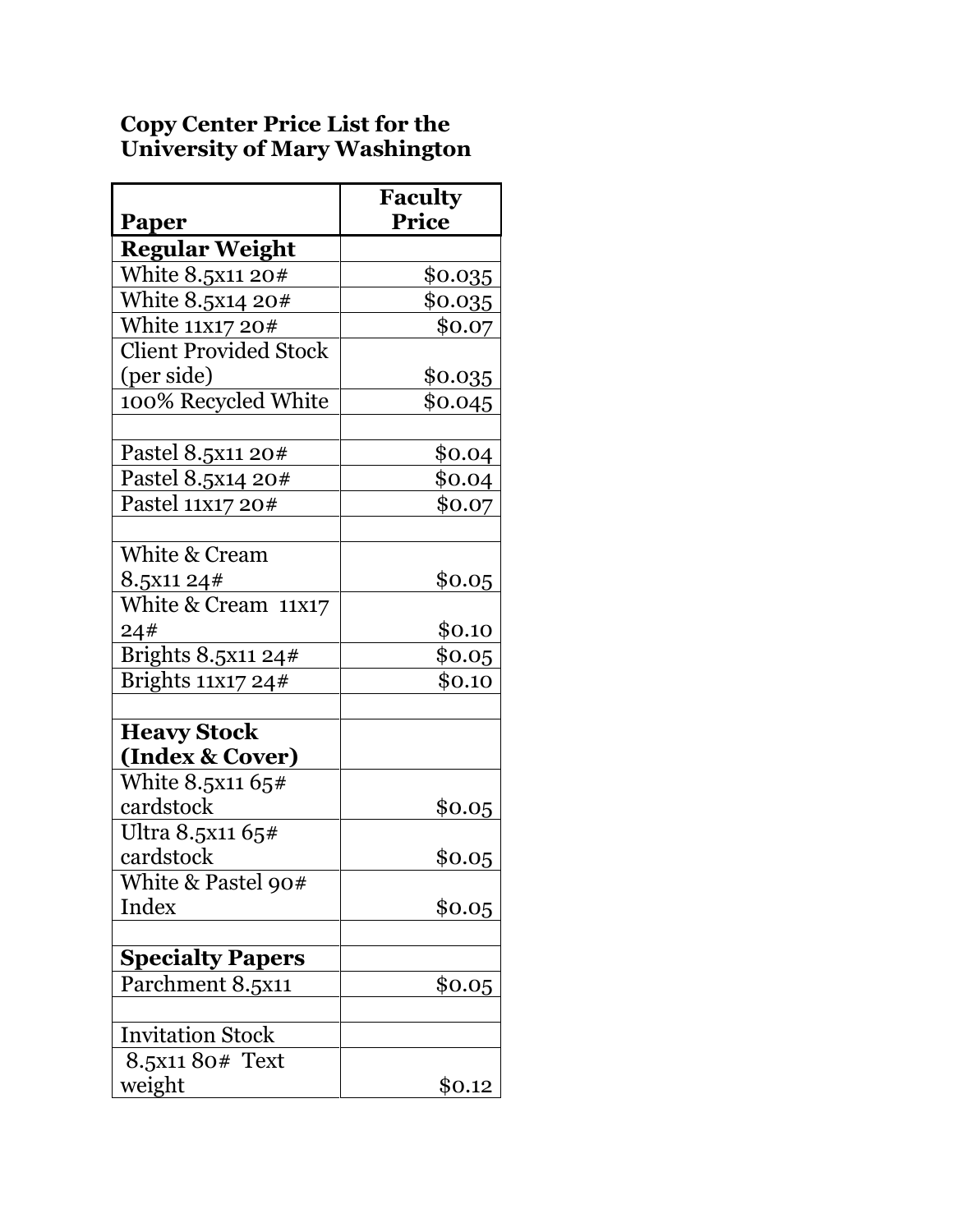| 8.5x1180#                      |                       |
|--------------------------------|-----------------------|
| Cardstock                      | \$0.12                |
| ParkAvenue                     |                       |
| <b>Envelopes</b>               | \$0.12                |
|                                |                       |
| Generic UMW                    |                       |
| Letterhead                     | \$0.05                |
| Generic UMW                    |                       |
| <b>Envelopes</b>               | \$0.07                |
|                                |                       |
| <b>Color Copies</b>            |                       |
| Set up fee for altering        |                       |
| color image                    | \$1.00                |
| 8 1/2x 11, reg white &         |                       |
| glossy                         | \$0.25                |
| 11x17, crdstk &                |                       |
| Specialty                      | \$0.45                |
| Circle color labels            | \$1.00                |
| <b>Photo Paper</b>             |                       |
|                                |                       |
| 8 1/2x 11 (2 up 4x6)           | \$0.70                |
| 8x10                           | \$2.00                |
|                                |                       |
|                                |                       |
|                                | <b>Faculty</b>        |
| <b>Specialty Items</b>         | <b>Price</b>          |
| <b>Wafer Seals,</b>            |                       |
| <b>Applied</b>                 | <u>\$4.00/per 100</u> |
| <b>Wafer Seals</b>             | \$2.00/per 100        |
| Tabs                           | \$0.30                |
|                                |                       |
| <b>Staples</b>                 | \$0.01                |
| <b>Saddle Stitch -</b>         | \$.01 each            |
| each book                      | staple                |
|                                | \$2.00 for 25         |
| <b>Shrink Wrap</b>             | books                 |
|                                |                       |
| <b>Transparencies</b>          | <u>\$0.35</u>         |
| <b>Color</b><br>Transparencies | \$0.65                |